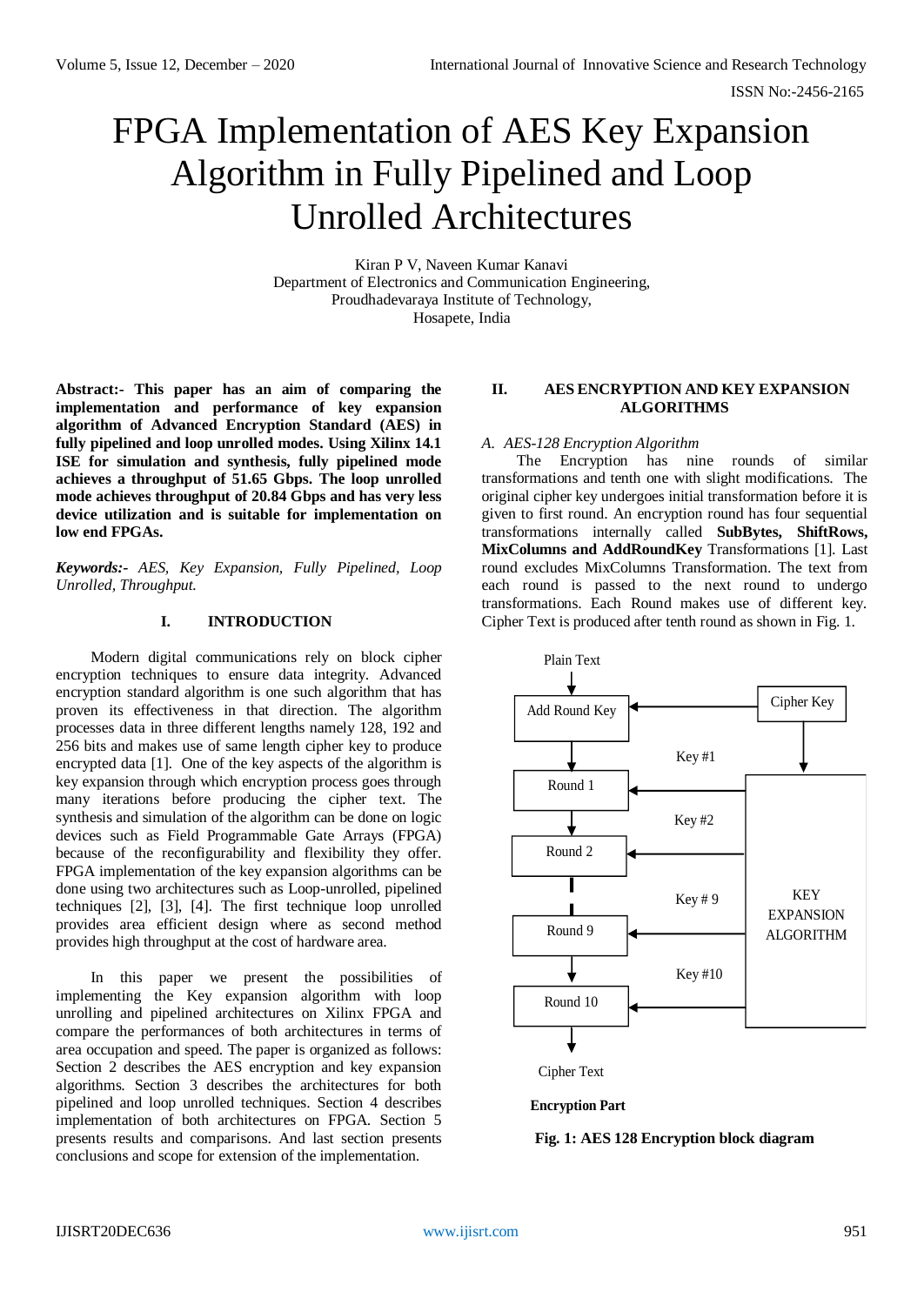### ISSN No:-2456-2165

## *B. Key Expansion Algorithm*

The AES algorithm makes use of a Cipher Key for Key Expansion. A new key is formed after every key expansion in the form of words. 40 words are generated by Key Expansion. The key expansion performs operations **Temp, Subword(), Rotword(), Rcon[i], w[i-Nk]** in each round [1].

The function **SubWord()** uses the S-box to replace four bytes with new bytes. The S-Box is shown in the Fig. 2.

|   |   | у              |    |                |    |    |    |    |    |    |    |    |    |    |                |                |    |
|---|---|----------------|----|----------------|----|----|----|----|----|----|----|----|----|----|----------------|----------------|----|
|   |   | 0              | 1  | $\overline{2}$ | 3  | 4  | 5  | 6  | 7  | 8  | 9  | a  | b  | c  | d              | e              | f  |
|   | 0 | 63             | 7c | 77             | 7b | £2 | 6b | 6f | c5 | 30 | 01 | 67 | 2b | fe | d7             | ab             | 76 |
| x | 1 | ca             | 82 | c9             | 7d | fa | 59 | 47 | f0 | ad | d4 | a2 | af | 9c | a4             | 72             | c0 |
|   | 2 | b7             | fd | 93             | 26 | 36 | 3f | f7 | cc | 34 | a5 | e5 | f1 | 71 | d8             | 31             | 15 |
|   | 3 | 04             | c7 | 23             | c3 | 18 | 96 | 05 | 9а | 07 | 12 | 80 | e2 | eb | 27             | b2             | 75 |
|   | 4 | 09             | 83 | 2c             | 1a | 1b | бe | 5а | a0 | 52 | 3b | d6 | b3 | 29 | e3             | 2f             | 84 |
|   | 5 | 53             | d1 | 00             | ed | 20 | fc | b1 | 5b | 6a | cb | be | 39 | 4a | 4 <sub>c</sub> | 58             | cf |
|   | 6 | d0             | ef | aa             | fb | 43 | 4d | 33 | 85 | 45 | £9 | 02 | 7f | 50 | 3c             | 9f             | a8 |
|   | 7 | 51             | a3 | 40             | 8f | 92 | 9d | 38 | £5 | bc | b6 | da | 21 | 10 | ff             | £3             | d2 |
|   | 8 | cd             | 0c | 13             | ec | 5f | 97 | 44 | 17 | c4 | a7 | 7е | 3d | 64 | 5d             | 19             | 73 |
|   | 9 | 60             | 81 | 4f             | dc | 22 | 2a | 90 | 88 | 46 | ee | b8 | 14 | de | 5e             | 0b             | db |
|   | a | e <sub>0</sub> | 32 | 3a             | 0a | 49 | 06 | 24 | 5c | c2 | d3 | ac | 62 | 91 | 95             | e <sub>4</sub> | 79 |
|   | b | e7             | c8 | 37             | 6d | 8d | d5 | 4e | a9 | 6с | 56 | f4 | ea | 65 | 7a             | ae             | 08 |
|   | c | ba             | 78 | 25             | 2е | 1c | a6 | b4 | c6 | e8 | dd | 74 | 1f | 4b | bd             | 8b             | 8a |
|   | d | 70             | 3e | b5             | 66 | 48 | 03 | f6 | 0e | 61 | 35 | 57 | b9 | 86 | c1             | 1d             | 9e |
|   | e | e1             | f8 | 98             | 11 | 69 | d9 | 8e | 94 | 9b | 1e | 87 | e9 | ce | 55             | 28             | df |
|   | f | 8c             | a1 | 89             | 0d | bf | e6 | 42 | 68 | 41 | 99 | 2d | 0f | ЪO | 54             | bb             | 16 |

**Fig. 2: S-box: Substitution values for the byte xy**

The function **RotWord()** uses the word {b0,b1,b2,b3} as input, performs a cyclic rotation, to produce a word {b1,b2,b3,b0}. The **Rcon[i]** is an array of constant values. From figure 3, w[**i**], is XOR of the previous word, **w**[**i-1**] and **w**[**i-4**]. The following example shows the details.

**Cipher Key = 2b7e1516 28aed2a6 abf71588 09cf4f3c** Where  $w[0] = 2b7e1516$ ,  $w[1] = 28aed2a6$ ,  $w[2] = abf71588$ , w[3] = **09cf4f3c**

Fig.3, shows the results after initial round.

| i<br>(dec) | temp     | After<br>RotWord() SubWord() | After    | Rcon[i/Nk] | After XOR<br>with Rcon | w[i-Nk]  | $w[i] =$<br>temp XOR<br>wli-Nkl |
|------------|----------|------------------------------|----------|------------|------------------------|----------|---------------------------------|
| 4          | 09cf4f3c | cf4f3c09                     | 8a84eb01 | 01000000   | 8b84eb01               | 2b7e1516 | a0fafe17                        |
| 5          | a0fafe17 |                              |          |            |                        | 28aed2a6 | 88542cb1                        |
| 6          | 88542cb1 |                              |          |            |                        | abf71588 | 23a33939                        |
|            | 23a33939 |                              |          |            |                        | 09cf4f3c | 2a6c7605                        |

**w5=88542cb1, w6=23a33939, w7=2a6c7605,** the key 1 is formed by concatenating the above four words.

**Key1={w4,w5,w6,w7}=a0fafe1788542cb123a339392a6c760 5**

The algorithm performs same calculations for another nine times to generate remaining keys [1]. The Key generated from one round is used for generating next key. The block diagram of entire algorithm is shown in Fig. 4.



**Fig. 4: Key Expansion Algorithm**

# **III. ARCHITECTURES FOR KEY EXPANSION ALGORITHM**

*A. Fully Pipelined Architecture*

In fully pipelined architecture storage registers are included between key expansion rounds to store the output from a round. The contents of the register are then given as an input to next key expansion round. The architecture contains replication of a round many times and uses lot of silicon area while providing a good throughput. The circuit produced for a round is active only during the key expansion for that round and remains inactive rest of the times. Hence there is a lot of wastage of silicon area. The architecture is shown in Fig. 5.



**Fig. 5: Pipelined Architecture for Key Expansion**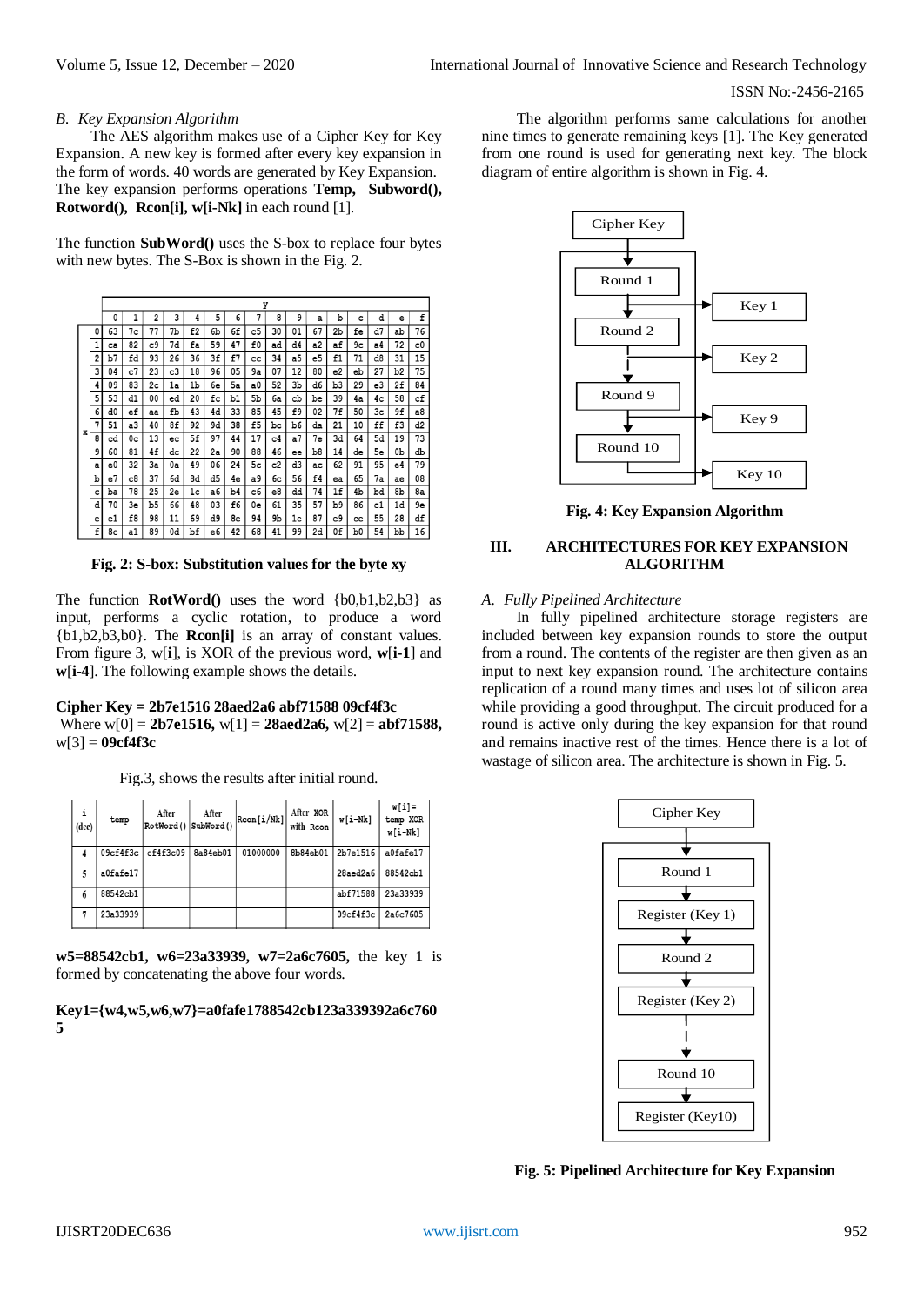# ISSN No:-2456-2165

## *B. Loop Unrolled Architecture*

The loop unrolled architecture has an objective of reducing silicon area by replacing all similar rounds by only one round. The output from the round is again given back to the same round with the help of key selection mechanism that act something like a multiplexer. This architecture saves enormous amounts of memory as ten similar rounds are replaced by a single round at the same time maintaining similar throughput. The Fig. 6, shows working principle of this architecture.



**Fig. 6: Loop Unrolled Architecture for Key Expansion**

# **IV. IMPLEMENTATION OFBOTH ARCHITECTURES IN XILINX FPGAS.**

# *A. Fully Pipelined Architecture*

The fully pipelined architecture was implemented in VHDL and synthesized and simulated in Xilinx 14.1 ISE Design Suite. The architecture has ten rounds and registers in between as shown RTL schematic in Fig.7.



**Fig. 7: Entity and internal architecture of Key Expansion module**

# *B. Loop Unrolled Architecture*

This architecture has only one round instead of ten different rounds and the single round can produce all ten keys. The feedback from output of a round to the key selector input is provided for selection. The implementation of entity and its architecture is shown in RTL schematic Fig. 8.





**Fig. 8: Entity and internal architecture of Key Expansion module (Loop Unrolled)**

## **V. PERFORMANCE AND COMPARISONS.**

## *A. Output Waveforms and Throughput.*

The simulation was carried out using Xilinx ISim simulator. The Fully pipelined architecture was able to produce all the ten keys in 20 clock cycles. So is the Loop Unrolled architecture. The Fig. 9 and Fig. 10, shows outputs produced by both implementations.



**Fig. 9: Fully pipelined output**



**Fig. 10: Loop Unrolled output**

Throughput is a measure of performance of an algorithm. Throughput of architecture depends on maximum frequency. Throughput can be calculated as below [2].

# *Throughput = 128 \* Maximum Frequency* **(2)**